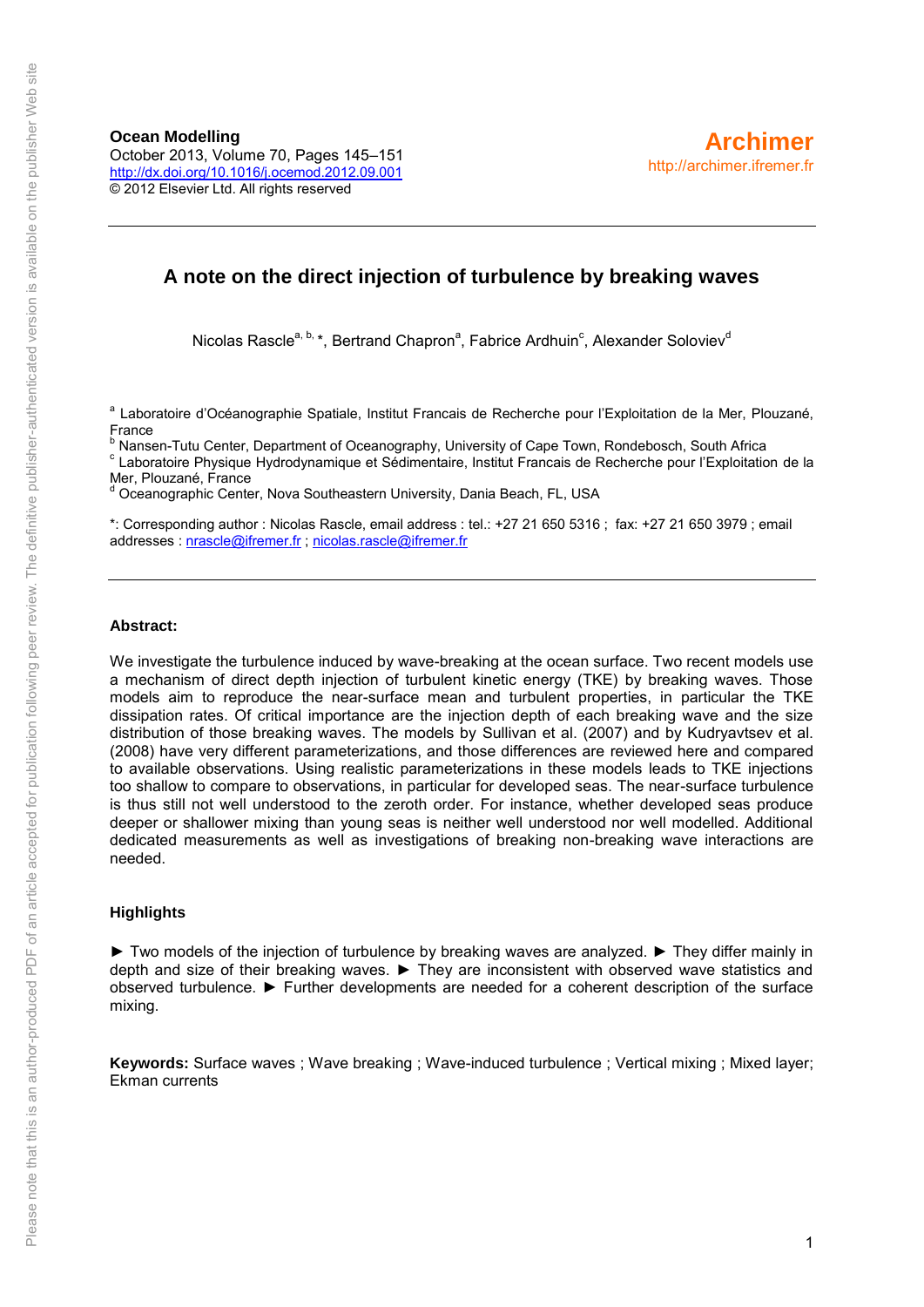Surface waves are known to be responsible for enhanced turbulence in the upper ocean (e.g. [Agrawal](http://www.sciencedirect.com/science/article/pii/S1463500312001187#b0005)  [et al., 1992\)](http://www.sciencedirect.com/science/article/pii/S1463500312001187#b0005), with strong expected effects on near-surface currents, temperature and other tracers (e.g. [Mellor and Blumberg, 2004,](http://www.sciencedirect.com/science/article/pii/S1463500312001187#b0170) [Rascle and Ardhuin, 2009](http://www.sciencedirect.com/science/article/pii/S1463500312001187#b0215) and [Takaya et al., 2011\)](http://www.sciencedirect.com/science/article/pii/S1463500312001187#b0255). This is important for many different applications, ranging from ocean remote-sensing to surface drift predictions and modelling of air-sea interactions for climate studies (e.g. [Alford, 2003\)](http://www.sciencedirect.com/science/article/pii/S1463500312001187#b0010).

Recent progress in wave modelling now allows a realistic estimation of the full wave spectrum from the wind field alone. Such models include the dominant waves, that have been well modelled for some time (e.g. [Janssen, 2008](http://www.sciencedirect.com/science/article/pii/S1463500312001187#b0125) and [Rascle et al., 2008\)](http://www.sciencedirect.com/science/article/pii/S1463500312001187#b0220), but also the shorter waves (with frequencies up to 0.4 Hz at least) that significantly contribute to the wave-induced (Stokes) drift and to air-sea fluxes of momentum and energy [\(Ardhuin et al., 2009](http://www.sciencedirect.com/science/article/pii/S1463500312001187#b0030) and [Ardhuin et al., 2010\)](http://www.sciencedirect.com/science/article/pii/S1463500312001187#b0040). Because such models are constrained to reproduce both dominant and short waves in a wide variety of conditions, the fluxes of energy in and out of the wave field that are provided by such models also have a fair chance of being realistic.

Following those improvements of wave modelling and aiming to improve upper-ocean understanding and modelling, the next issue is how to describe the wave-induced mixing in the upper-ocean and which properties of the wave field should be used.

This wave-induced turbulence and mixing on the upper ocean is believed to occur via three mechanisms: the breaking of waves (e.g. [Agrawal et al., 1992](http://www.sciencedirect.com/science/article/pii/S1463500312001187#b0005) and [Terray et al., 1996\)](http://www.sciencedirect.com/science/article/pii/S1463500312001187#b0265), the creation of Langmuir circulations by interaction with the currents (e.g. [Craik and Leibovich, 1976](http://www.sciencedirect.com/science/article/pii/S1463500312001187#b0070) and [Harcourt](http://www.sciencedirect.com/science/article/pii/S1463500312001187#b0120)  [and D'Asaro, 2008\)](http://www.sciencedirect.com/science/article/pii/S1463500312001187#b0120), and perhaps a direct creation of turbulence by the orbital motion of non-breaking waves (e.g. [Babanin and Haus, 2009](http://www.sciencedirect.com/science/article/pii/S1463500312001187#b0045) and [Dai et al., 2010\)](http://www.sciencedirect.com/science/article/pii/S1463500312001187#b0075), although contrary evidence exists (Beyá, [2010\)](http://www.sciencedirect.com/science/article/pii/S1463500312001187#b0060). This paper will focus on the first mechanism, the mixing induced by wave-breaking, which is most likely the dominant source of turbulence in the upper few meters of the ocean. For the sake of simplicity, we will further refer to it as "the" wave-induced mixing.

The classical description for this wave-induced mixing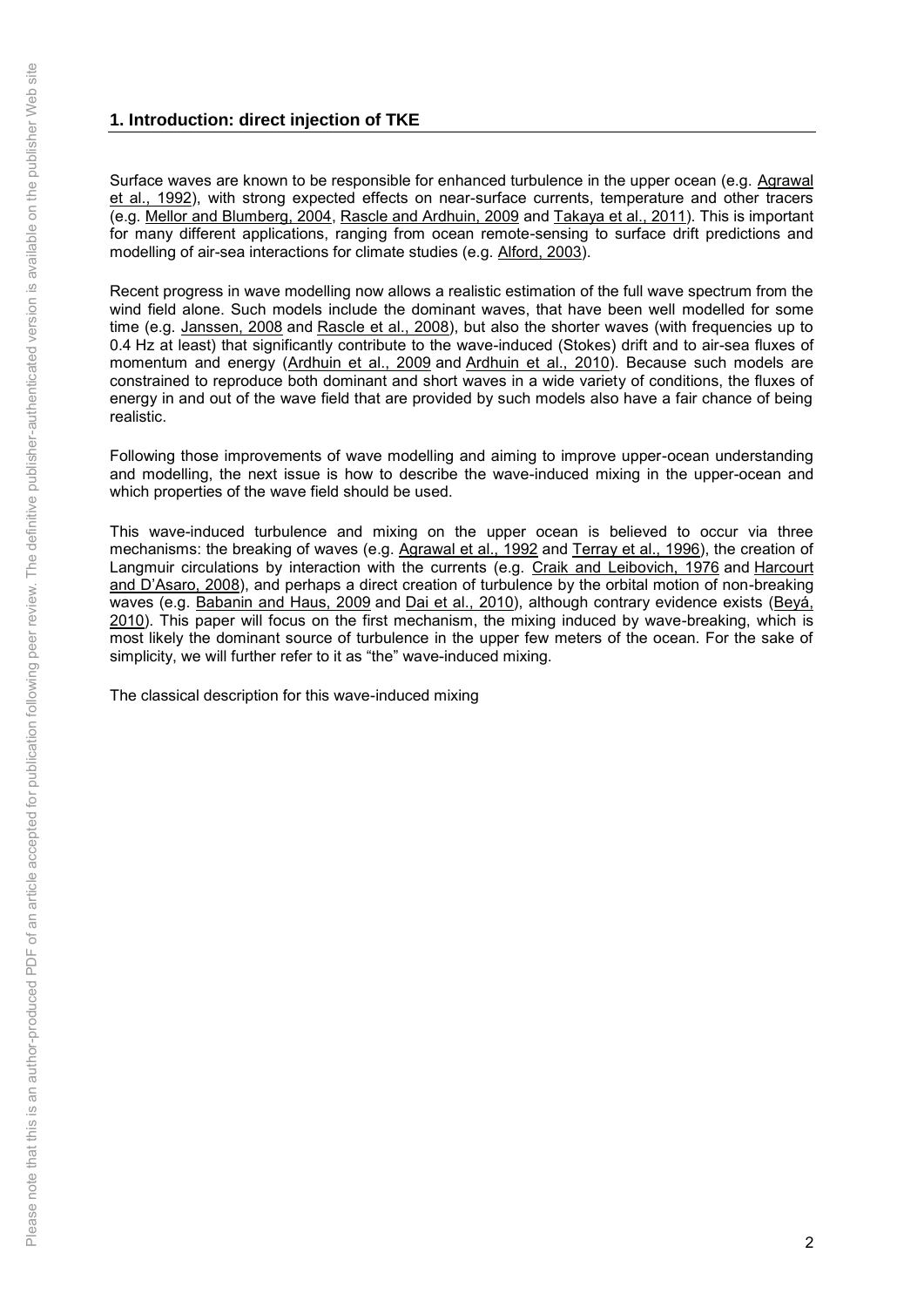comes with the model of Craig and Banner (1994), in which that mixing is taken into account by adding a flux of Turbulent Kinetic Energy (TKE) at the ocean surface, coming from the wave energy dissipation. In the near-surface region, the TKE diffuses downward and dissipates. Comparisons of this model with observed dissipation rates lead Craig and Banner (1994) and following authors (Terray et al., 1996, 2000; Soloviev and Lukas, 2003; Gemmrich and Farmer, 2004) to prescribe large near-surface diffusion (through values of the roughness length of the order of the significant wave height  $H<sub>s</sub>$ ); otherwise the TKE does not penetrate deep enough. This description of waveinduced mixing has been widely used for diverse applications, ranging from mixed layer depth analysis (e.g. Noh, 1996; Mellor and Blumberg, 2004) to surface currents (Stacey, 1999; Rascle and Ardhuin, 2009) and turbulence (Noh et al., 2004). However the exact link between this surface diffusion and the sea state parameters (such as the significant wind-sea wave height) is still not precisely known and remains the major uncertainty of this description.

Contrary to the model of Craig and Banner (1994), the model of Kudryavtsev et al. (2008) follows the idea of direct depth injection of turbulence by breaking waves (Kitaigorodskii, 1984; Terray et al., 1996; Donelan, 1998; Sullivan et al., 2004). The near-surface TKE balance is then between this injection and the dissipation, with the diffusion only playing a minor role. Very small near-surface diffusion is then possible in the model of Kudryavtsev et al. (2008). Physically, it means that the molecular viscous sublayer is disrupted by passing breakers but recovers afterwards. Kudryavtsev et al. (2008) argued that this description agrees with observations of TKE dissipation while it also agrees with "cold skin" and viscous sublayer observations at the surface. By getting rid of the large and poorly constrained roughness length at the surface of the Craig and Banner's model, their model proposes a description of the nearsurface turbulence based only on the size and spectral distribution of breaking waves.

A similar approach of direct depth injection of wave energy has been undertaken in the more sophisticated models of Sullivan et al. (2004) and Sullivan et al. (2007). Those models, instead of using simplified TKE equations, aim to resolve most breaking events and their effects on the mean and turbulent properties of the flow. They use Direct Numerical Simulations (DNS) or Large Eddy Simulations (LES) and resolve the depth injection of momentum by a distribution of breaking waves. As in the model of Kudryavtsev et al. (2008), the near-surface turbulence only depends on the size and spectral distribution of breaking waves.

Even though the two aforementioned models follow the same idea on a direct injection mechanism, they show large differences. We review here those differences and compare to available observations. On the one hand the model of Kudryavtsev et al. (2008) injects TKE reasonably well compared to TKE dissipation observations, but the depth reached by each breaking wave as well as the spectral distribution of breaking waves are unrealistic, especially for developed seas. On the other hand the model of Sullivan et al. (2007) uses more realistic breakers, but their spectral distribution is displaced towards small scales, and

as a result, the TKE injection is far too shallow compared to the TKE dissipation observations, especially for developed seas.

The paper is organized as follows: the injection of TKE is described in section 2, and the corresponding TKE dissipation rates are shown in section 3. A discussion of the discrepancies and uncertainties follows in section 4.

#### **2. Parameterizations of TKE injection**

We adopt here a turbulence closure following the widely used model of Mellor and Yamada (1982), level 2.5. The equations for the TKE evolution (Craig and Banner, 1994; Kudryavtsev et al., 2008, eq. 3.7) may be written as

$$
\frac{\partial b}{\partial t} = \underbrace{\frac{\partial}{\partial z} \left( l q \frac{S_q}{S_m} \frac{\partial b}{\partial z} \right)}_{a} + \underbrace{l q \left( \frac{\partial \mathbf{u}}{\partial z} \right)^2}_{b}
$$
\n
$$
- \underbrace{\tau^{\mathbf{w}} \frac{\partial \mathbf{u}}{\partial z}}_{c} - \underbrace{\frac{q^3}{l}}_{d} + \underbrace{P^{\mathbf{w}b}(z)}_{e}, \tag{1}
$$

where q is the turbulent velocity scale,  $b = (q/Sm)^2/2$  is the TKE, **u** is the mean velocity, z is the upward vertical coordinate, l is the mixing length,  $l qS_q/S_m$  is the eddy diffusivity where  $S_m$ and  $S_q$  are model constants for which the conventional values are 0.39 and 0.2 (Mellor and Yamada, 1982).

Contrary to the model of Craig and Banner (1994) where the TKE input is at the surface, we add here the term  $P^{wb}(z)$ , the volume injection of TKE by wave-breaking.  $\tau^w$  is the vertical momentum flux supported by the wave motion, which is included here for completeness but is unimportant because it is associated with a small TKE production.

As discussed by Kudryavtsev et al. (2008), the TKE balance in the near-surface layer is primarily between dissipation (d) and the wave TKE injection (e), with a small role of diffusion (a) (fig. 1). The TKE production by the work of the turbulent momentum flux on the current (b) and by the work of the wave momentum flux on the current (c) is smaller.

## Fig. 1

The TKE injection is distributed along phase speed and depth as

$$
P^{wb}(z) = \int_{c} f_c(z) D_E(c) dc,
$$
\n(2)

where  $D_F(c)$  is the energy lost by breaking waves with phase speed between *c* to  $c + dc$ , and where  $f_c(z)$  is a normalized function of depth, which represents the injection by each individual breaking wave.

The profile of TKE injection depends on the choice of parameterizations of  $f_c(z)$  and of  $D_E(c)$ .

## *2.1. The vertical profile of monochromatic breakers*

Each monochromatic breaker is supposed to inject TKE to a depth proportional to its wavelength. Kudryavtsev et al. (2008) used a rectangular function for  $f_c(z)$ ,

$$
f_c^{rect}(z) = \begin{cases} k & \text{for } -1/k < z < 0, \\ 0 & \text{below,} \end{cases}
$$
 (3)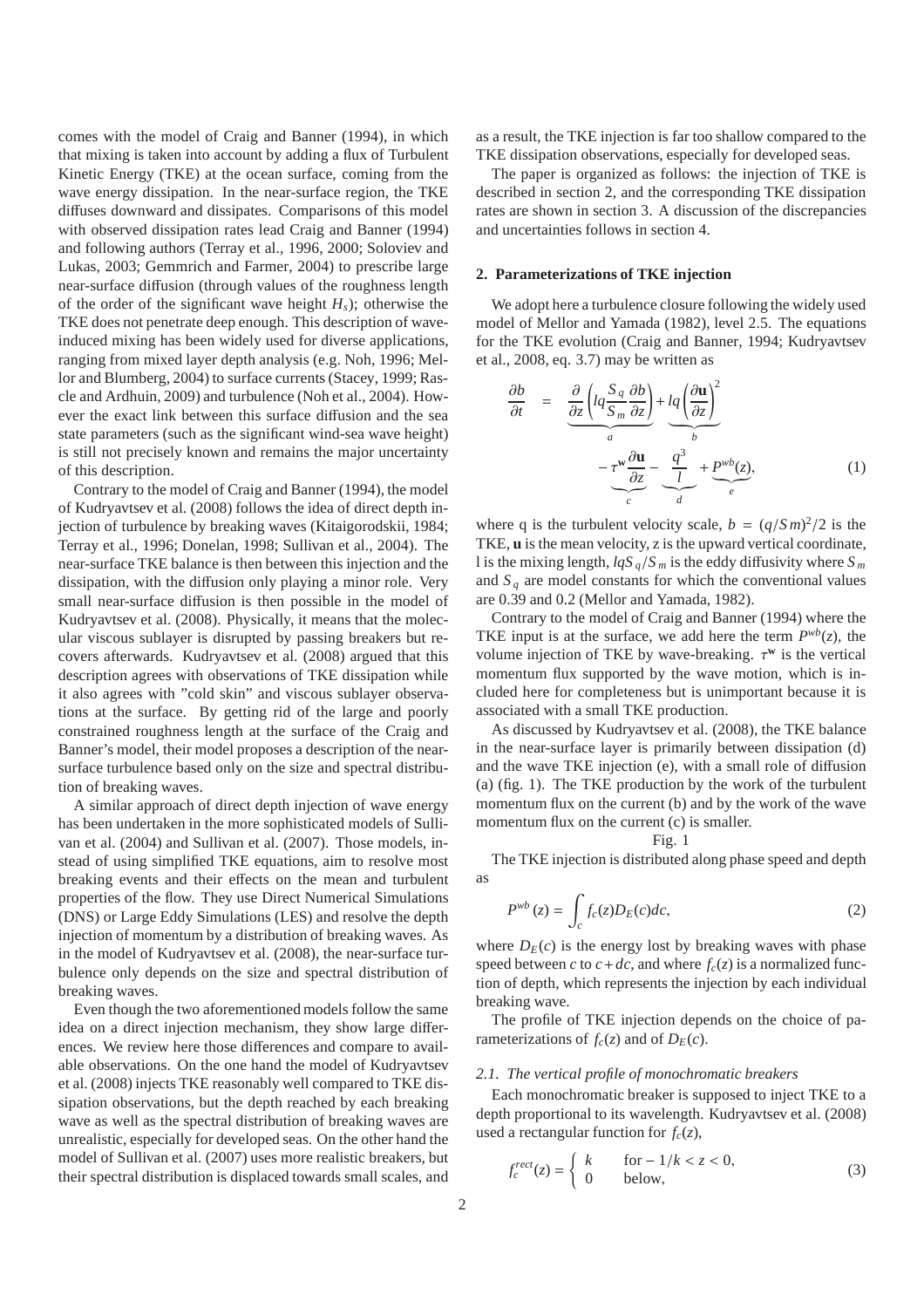

Figure 1: Balance of the TKE terms in a typical model calculation. Each term is normalized by the dissipation  $\epsilon$ . The model of Craig and Banner (1994) is used with a roughness length of 0.008 m as in Kudryavtsev et al. (2008). The wind is set to  $10 \text{ m s}^{-1}$  and the waves are fully developed. The TKE injection uses the wind growth  $\beta_P$  and the vertical profile is  $f_c^{rect}(z)$  (see further). Note that diffusion is generally small except immediately below the injection layer.

where  $k = g/c^2$  is the wavenumber. This corresponds to a linear decrease of the TKE flux from its surface value to zero at a depth of  $-1/k$ .

On the contrary, Sullivan et al. (2004) and Sullivan et al. (2007) proposed an analytical breaker momentum impulse based on observed properties of breaking waves in laboratory measurements (Melville et al., 2002). This analytical breaker integrates in time and horizontal dimensions to (see also Rascle et al., 2006)

$$
f_c^{Sul}(z) = \begin{cases} 4.227 & \frac{5}{\lambda} \left(1 + \frac{5z}{\lambda}\right)^2 & \exp\left(-5\left(\frac{5z}{\lambda}\right)^2\right) \\ & \text{for } -\lambda/5 < z < 0, \\ 0 & \text{below,} \end{cases}
$$
 (4)

where  $\lambda = 2\pi/k$  is the wavelength.

This injection profile (4) is much shallower than the rectangular profile (3) of Kudryavtsev et al. (2008) (fig. 2). For instance, 80% of the energy is released above a depth of the order of  $kz \sim 0.35$ , i.e.  $z/\lambda \sim 0.055$ . This profile is in agreement with the recent laboratory measurements of Drazen and Melville (2009, their fig. 5 right), where most of the energy is released at  $0 < z/\lambda < 0.075$  within 3 wave periods after the breaking event, and only a few orders of magnitude less energy reaches depths  $0.075 < z/\lambda < 0.15$  after 12 wave periods. Fig. 2

#### *2.2. The spectral distribution of breakers*

#### *2.2.1. In the model of Kudryavtsev et al. (2008)*

The spectral distribution of dissipation is usually chosen as equal to the spectral distribution of the wind input,

$$
D_E(c) = \beta \omega E(c), \tag{5}
$$

where  $\beta$  is the wind wave growth rate,  $\omega$  is the radian frequency, and *E*(*c*) is the energy spectrum.

Kudryavtsev et al. (2008) chose for the energy spectrum a simple saturation spectrum with a high-speed cut-off at the



Figure 2: Vertical profile of monochromatic breakers, comparison of the injection profile (4) of Sullivan et al. (2004) and of the rectangular function (3) of Kudryavtsev et al. (2008).

spectral peak  $c_p$ . With equivalent results <sup>1</sup>, we use in this paper the complete spectral shape of Kudryavtsev et al. (1999) in order to avoid this sharp cut-off at *cp*.

Kudryavtsev et al. (2008) applied to this energy spectrum the growth rate of Plant (1982), which may be written as

$$
\beta_P = c_\beta \left(\frac{u_*}{c}\right)^2, \tag{6}
$$

where  $u_*$  is the air-side friction velocity and  $c_\beta$  is a numerical constant.

Fig. 3

The figure 3a shows the energy (dotted line) and energy input (dashed line) spectra as function of the normalized phase speed  $c/c_p$ , for a 10-meter wind speed  $U_{10}$  of 10 m s<sup>-1</sup>. The growth rate (6) predicts that the wind input is positive for waves approaching the peak phase speed. This feature is valid for young wave ages, but as waves get more developed, large waves approach the speed of the wind  $(c/U_{10} \approx 1)$  and therefore do not experience any work from the wind. To take this into account, we need to apply the growth rate of Makin and Kudryavtsev (1999), which, neglecting the sheltering effect of Hara and Belcher (2002), may be written as

$$
\begin{cases} \beta_{MK} &= c_{\beta} \left(\frac{u_{e}}{c}\right)^{2} \left(1 - 1.3 \left(\frac{c}{U_{10}}\right)^{5}\right), \\ \beta_{MK} & \geq 0. \end{cases}
$$
(7)

This predicts that the wind input drops to zero for waves approaching the speed of the wind ( $c/U_{10} \approx 0.95$ ) contrary to the growth rate (6). For developed sea states (see fig. 3a color solid lines), the growth rate (7) induces a shift of the breaking waves towards smaller waves.

<sup>&</sup>lt;sup>1</sup>We also performed all the following calculations with a saturated cut-off spectra as in Kudryavtsev et al. (2008) and found only small differences. The reason is that this saturated cut-off spectra has no energy at frequencies lower than the spectral peak but compensates with higher energy at frequencies immediately higher the peak. Consequently, for the sake of simplicity, we will only discuss here the results with the complete spectrum of Kudryavtsev et al. (1999).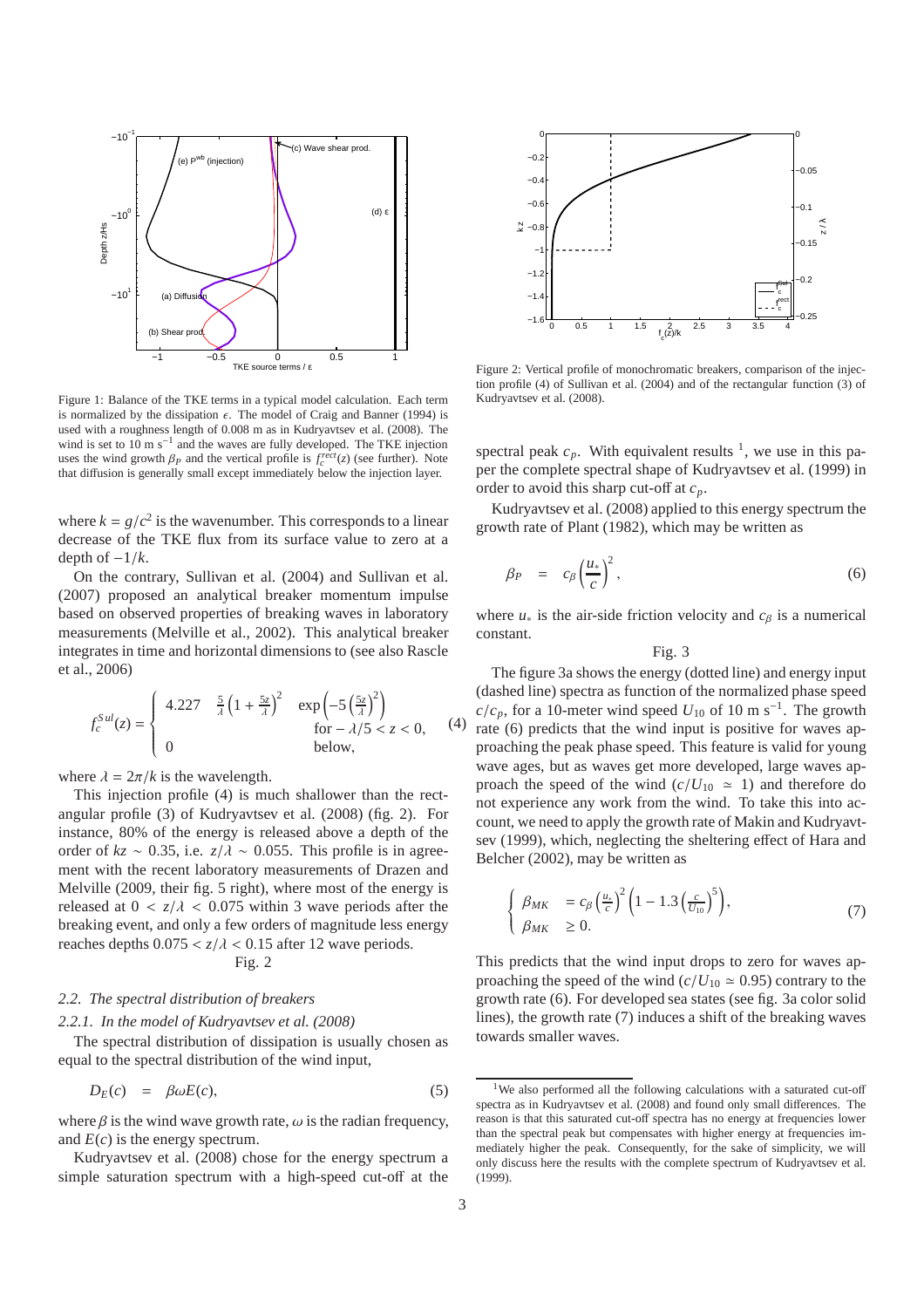

Figure 3: Spectral distribution of energy dissipation  $D_E(c)$  dc in the phase speed space. Note the use of log scales, that the phase speed *c* is normalised by the peak phase speed *c<sup>p</sup>* on the x-axis and that each curve is arbitrarily shifted in the y direction, i.e. only the relative distribution along phase speed is represented here. From top to bottom: (a) Energy spectrum *E*(*c*) (black dotted line) and energy input spectra  $D_E(c)$  calculated with the distinct growth rates (6) of Plant (1982) (black dashed line) and (7) of Makin and Kudryavtsev (1999) (color solid lines). (b) Energy dissipation  $D_E(c)$  (9) inferred from the statistical analysis of Sullivan et al. (2007), denoted as SMM07. In (a,b) the wind is set to 10 m s<sup>-1</sup> and the wave age  $c_p/u_*$  varies in the range 18 − 31. Black color indicates no wave age variation. (c,d) Fifth moment of breaking distribution *c* <sup>5</sup>Λ(*c*) observed by (c) Thomson et al. (2009, their fig. 3b) and by (d) Kleiss and Melville (2010, their fig. 4c). In (c) the wave age is in the range  $8 < c_p/u_* < 15$ but further partition is only estimated since Thomson et al. (2009) organized their data according to wave steepness *akp*.

## *2.2.2. In the model of Sullivan et al. (2007)*

Sullivan et al. (2007) did not use any consideration on the spectral distribution of energy or energy input. Instead, they distributed the breakers along wavenumbers according to statistics of wave breaking crest lengths per unit area (the function Λ(*c*), see Phillips, 1985) observed by Melville and Matusov (2002). Namely, they supposed that the probability density *P*(*c*)*dc* of the breaking events decreases exponentially with the phase speed *c* of the breaker,

$$
P(c) \propto \exp(-b_2 \frac{c}{u_*}),\tag{8}
$$

where  $b_2$  is a numerical constant dependent on the wave age and determined by considerations of the total energy and momentum wave to ocean fluxes. As the energy released by their 3-dimensional breaker increases with  $c^8$ , the spectral distribution of dissipation associated with their breaking statistics is (Phillips, 1985, eq. 6.4)

$$
D_E(c)dc \quad \propto \quad P(c)c^8dc. \tag{9}
$$

As a result of this distribution, only small waves dissipate energy through breaking (fig. 3b), with the dominant phase speed  $c_E$  around 0.1 – 0.4 times the peak phase speed  $c_p$  (see also Sullivan et al., 2007, their fig. 3). In fig. 3b we take a Philips parameter  $r = 0.2$  for the high frequency cut-off and values  $b_2 =$  $(2.196, 1.86, 1.46, 1.06)$  for wave ages  $c_p/u_* = (31, 26, 22, 18)$ as in Sullivan et al. (2007).

#### *2.2.3. In the recent observations of breaking statistics*

The exponential decay (8) was inferred from the airborne observations of Melville and Matusov (2002). Additional observations have been made more recently by Gemmrich et al. (2008), Thomson et al. (2009) and Kleiss and Melville (2010). The latter two are reproduced in fig. 3c and fig. 3d, denoted as TGJ09 and KM10. A  $c^{-1}$  slope would be expected in the equilibrium range (Phillips, 1985) but it is only approximately found for larger waves (Kleiss and Melville, 2010). A  $c^0$  slope would be expected in the saturation range. As waves get more developed, the shift towards breaking waves smaller than the peak waves seems to be confirmed by the data of Kleiss and Melville (2010). That shift was absent from the analysis of Kudryavtsev et al. (2008) but appears if we correct their growth rate with  $\beta_{MK}$  (see fig. 3a). That shift is present in the model of Sullivan et al. (2007) but the whole dissipation occurs at much smaller scales (see fig. 3b).

#### **3. TKE dissipation rates**

The TKE injection is calculated using (2) and different vertical profiles  $f_c(z)$  of individual breakers, different spectral distributions  $D_E(k)$  of wave dissipation and different wave ages. The results are then compared to observations of TKE dissipation<sup>2</sup>.

## *3.1. In the observations*

Measurements of TKE by Terray et al. (1996), Drennan et al. (1996), Anis and Moum (1995), Soloviev and Lukas (2003) and Gemmrich and Farmer (2004) are shown in fig. 4, along with wave age information when available. The first three sets of data are consistent and show no wave age trend. Data collected during TOGA-CORE by Soloviev and Lukas (2003) show shallower TKE, and data collected by Gemmrich and Farmer (2004) shows a more enhanced dissipation close to the surface.

## Fig. 4

## *3.2. In the model of Kudryavtsev et al. (2008)*

Fig. 5a shows the profiles of TKE dissipation obtained with the joint use of the rectangular function  $f_c^{rect}(z)$  and of the growth rate  $\beta_P$ , as made by Kudryavtsev et al. (2008). The TKE is injected quite deeply (black line) and compares well with observations (thick dashed line).

<sup>&</sup>lt;sup>2</sup>Note that we did not suppose an equilibrium between injection and dissipation of TKE but that we computed the additional diffusion of turbulence according to the model of Craig and Banner (1994) with a roughness length of 0.008 m as in Kudryavtsev et al. (2008). That diffusion is generally small except immediately below the injection layer (see fig. 1).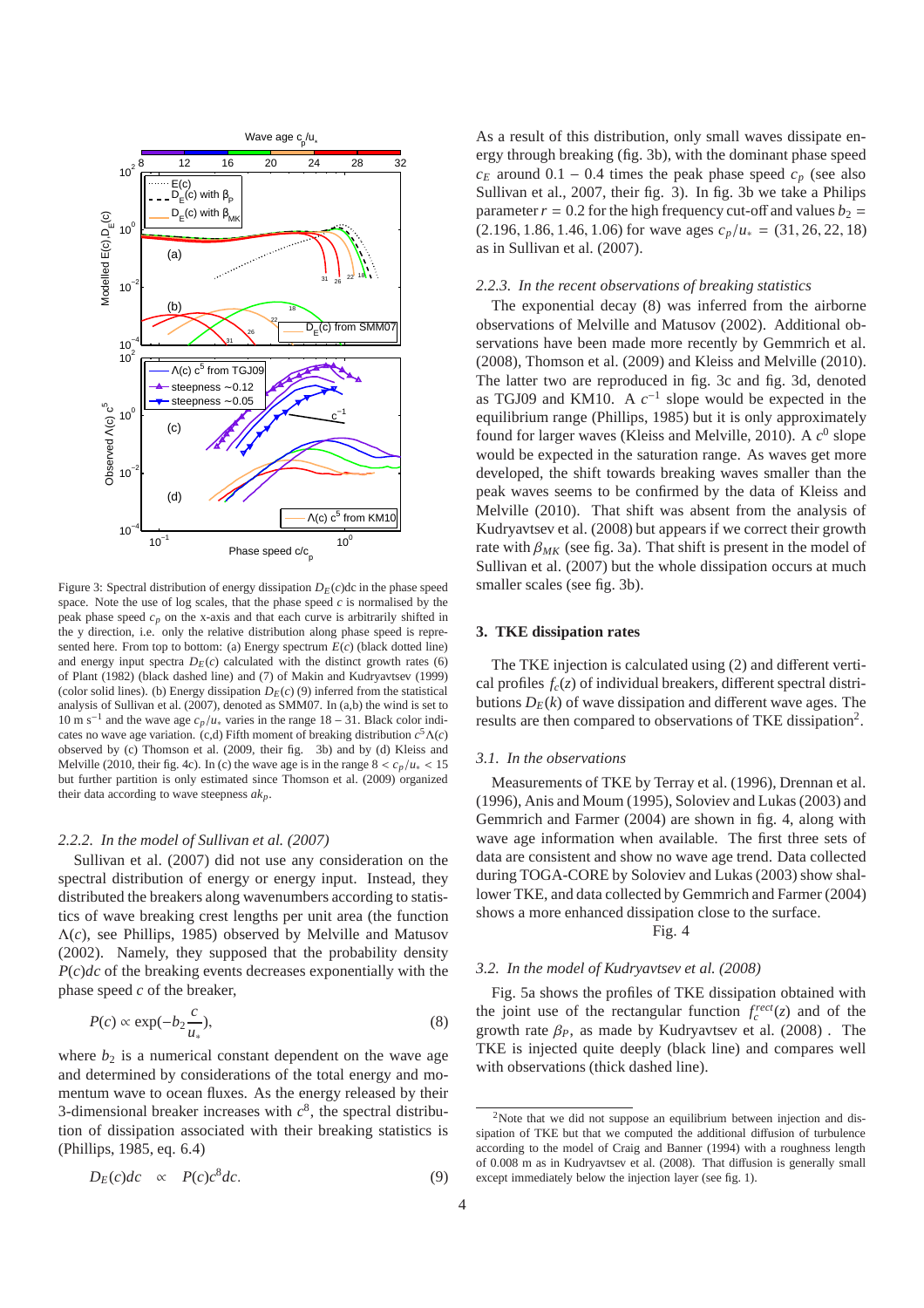

Figure 4: Observed TKE dissipation rates normalized by its integral over depth Φ*oc* and *H<sup>s</sup>* , as function of depth normalized by *H<sup>s</sup>* . Data shown are taken from Terray et al. (1996, 2000), Drennan et al. (1996), Anis and Moum (1995), Soloviev and Lukas (2003) (with the 95% confidence interval shown in thin dashed lines) and Gemmrich and Farmer (2004, their deployment II). The thick dashed line corresponds to the  $z^{-2}$  fit of Terray et al. (1996). Colors indicate the wave age, with black color for no wave age information.

When the breaker injection profile  $f_c^{Sul}(z)$  is used instead of the rectangular profile (3), the model dissipation distribution gets accordingly shallower (purple solid line). Furthermore, when the waves become developed, the growth rate  $\beta_{MK}$  gradually departs from  $\beta_P$  and shifts the breaking waves towards smaller scales, as shown in the previous section. The resulting TKE dissipation becomes accordingly shallower (red solid line), with dissipation rates 3 times less than the observations fit of Terray et al. (1996).

Fig. 5

### *3.3. In the model of Sullivan et al. (2007)*

The figure 5b shows the profiles of TKE dissipation obtained with the joint use of the profile  $f_c^{Sul}(z)$  and with the statistical distribution  $D_E(k)$  given by (9), as made by Sullivan et al. (2007). The TKE injection is very shallow (color solid line) and does not compare with observations (thick dashed line).

Indeed, with each monochromatic breaker injecting TKE to a depth *z* ∼ 1/*k*, depths of elevated dissipation rates scale with  $c_E^2/g$  (see Sullivan et al., 2007, their fig. 11), whereas observations of Drennan et al. (1996) scale with  $c_p^2/g$ , which is 1 to 2 orders of magnitude larger. The injection of turbulence with the statistical distribution (9) is thus extremely shallow, around only 1 m for a wind speed of 15 m s<sup>-1</sup> (see also Sullivan et al., 2007, their fig. 4). When the waves are developed, we find that the agreement is recovered with observed TKE dissipation if each monochromatic breaker injects to a depth of 10/*k* (fig. 5b, thin dashed red curve), which is unrealistically more than 10 times deeper than the injection (4) inferred from laboratory measurements.

Although the spectral distribution of breakers chosen by Sullivan et al. (2007) is physically sound, with a shift of the breaking waves towards higher frequency as the waves develop, it leads to a poor agreement with observed TKE dissipation rates. This results both from the shallow injection depth of individ-



Figure 5: Modelled TKE dissipation rates normalized by its integral over depth  $\Phi_{oc}$  and  $H_s$ , as function of depth normalized by  $H_s$ . The wind is set to 10 m s<sup>-1</sup> and the wave age varies in the range  $10 < c_p/u_* < 31$ . The thick dashed line corresponds to the  $z^{-2}$  fit of Terray et al. (1996). (a) According to the analysis of Kudryavtsev et al. (2008), the solid black line uses the rectangular profile  $f_c^{rect}(z)$  and the growth rate  $\beta_P$ . The black is used because there is no variation with the wave age. Color solid lines use the injection profile  $f_c^{Sul}(z)$ and the growth rate  $\beta_{MK}$  (eq. 7). (b) According to the analysis of Sullivan et al. (2007), denoted as SMM07, color solid lines use injection profile  $f_c^{Sul}(z)$  and the statistical energy dissipation (9). Red dashed line shows the dissipation for developed waves  $(c_p/u_* = 26)$  but with an (unrealistic) breaker injection profile 10 times deeper.

ual breakers and from their spectral distribution, which imposes that only the very short waves contribute to the dissipation. As a striking illustration, the analysis of Sullivan et al. (2007) predicts that turbulence reaches greater depth for young sea states than for mature ones. This is not supported by the scaling of depth by  $H_s$  in the dissipation measurements (e.g. Terray et al., 1996), which means that in the observations, mature seas inject turbulence deeper than young seas.

#### **4. Discussion**

The previous section highlights the uncertainties that remain to physically describe the turbulence close to the surface, according to the different observations of TKE dissipation, breaking waves and momentum injection. Even in two of the most recent models of near-surface dynamics, the impact of wavebreaking over depth is not known to the zeroth order and no consensus has been reached yet.

Can we identify the source of discrepancy? Are the observations of TKE dissipation reliable, even for developed seas? What is the likely spectral distribution of breakers at the ocean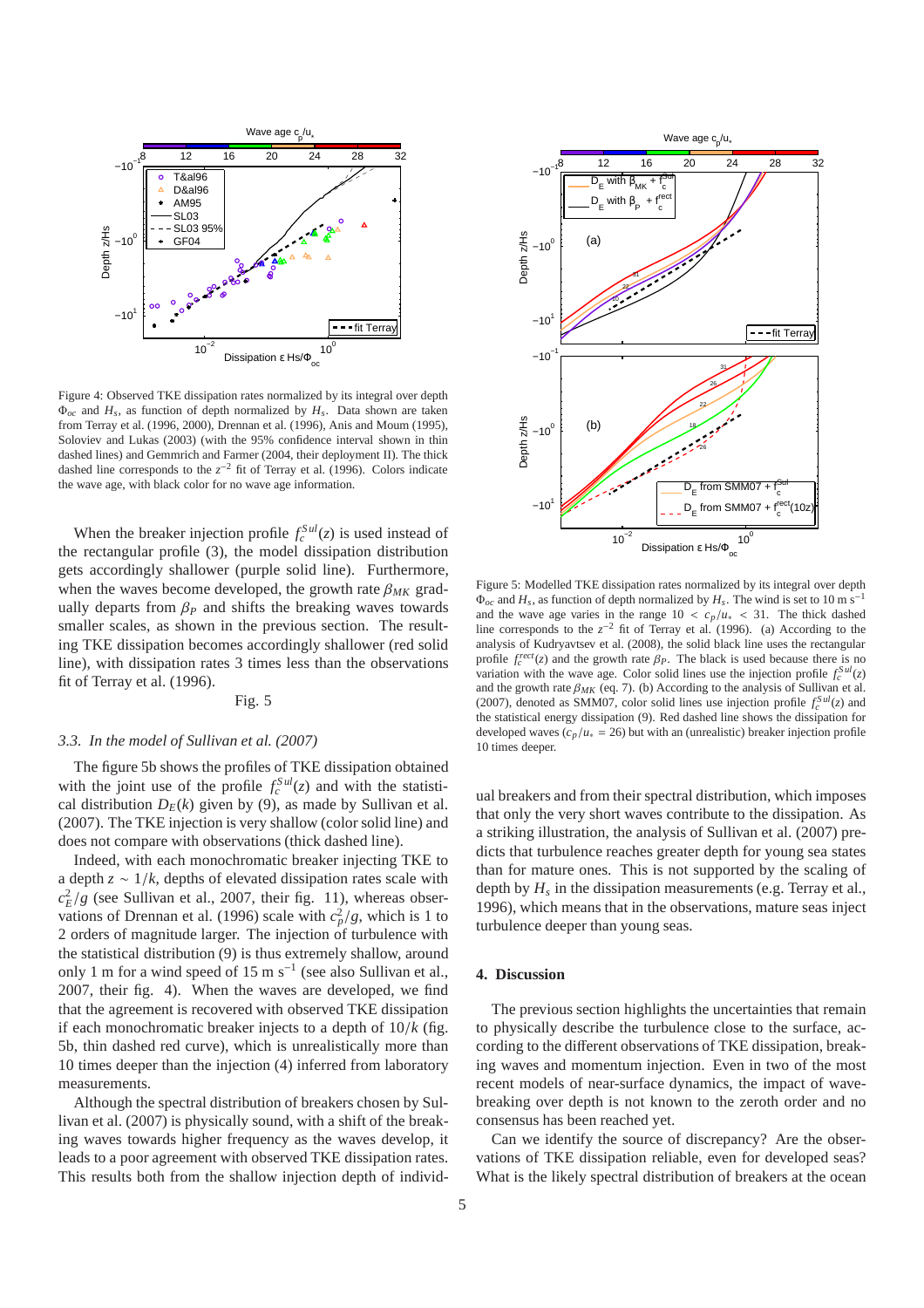surface? Can the observations of individual breaker dissipation be extended to a spectral distribution of breakers using a self similarity hypothesis?

### *4.1. Measurements of TKE dissipation*

The scatter remains large between the different measurements, and many reasons can be invoked.

First, the measurements by Terray et al. (1996) were obtained from a fixed tower, whereas measurements by Drennan et al. (1996) and Soloviev and Lukas (2003) were obtained from ship-mounted devices. For measurements at fixed location, the essential Taylor's frozen turbulence hypothesis to calculate the turbulence wavenumber spectrum from the frequency spectrum is not satisfied, and the extension to unsteady advection (Lumley and Terray, 1983) brings additional uncertainties compared to ship-mounted measurements. On the other hand, Gemmrich and Farmer (2004) used direct spatial measurements with an acoustic Doppler profiler mounted on a surface-following float, and no transformation of a frequency spectrum into a wavenumber spectrum was required.

Second, the dissipation profile is different whether the timeaveraging is made at fixed location or with a surface-following reference. We can make a comparison with the case of the velocity. In a fixed reference frame, the wave orbital velocities average to zero everywhere below the wave through, and the Stokes drift awkwardly appears between crest and trough. A natural description of the Stokes drift involves, before time averaging the orbital velocities, a coordinate change in the vertical direction (Mellor, 2003) or in vertical-horizontal dimensions (Andrews and McIntyre, 1978; Ardhuin et al., 2008). If, on the contrary, the correlations between surface elevation and orbital velocities are disregarded, the mean velocities obtained are unrelated to the true Lagrangian Stokes drift. It should be emphasized here that a similar description with coordinate change would be natural as well for the near-surface turbulence, as it appears also strongly correlated to the wave phase (Veron et al., 2009; Gemmrich, 2010). Description in coordinates stretched by the waves might possibly see a distortion of turbulence by the waves (Teixeira and Belcher, 2002; Ardhuin and Jenkins, 2006).

Third, the profiles of TKE dissipation are scaled with the overall energy flux Φ*oc* from waves to the ocean. That energy flux is usually obtained by estimating the wind input with an empirical formulation like (7) (Terray et al., 1996; Drennan et al., 1996; Soloviev and Lukas, 2003; Gemmrich and Farmer, 2004). The consistency of that estimation with the integral over depth of extrapolated observed dissipation profiles is essential. Gemmrich (2010) recently noted that such extrapolation might be erroneous in fixed frame measurements limited below the trough level, since high turbulence levels were found highly intermittent and localized essentially above the trough level.

Fourth, a significant fraction of the near-surface dissipation takes place in the breaking surface waves saturated by airbubbles. Soloviev and Lukas (2003) found up to 80% of turbulence dissipation missing, possibly due to removal of bubble distorted measurements. Unfortunately, none of the existing

sensor technologies have been able to provide turbulence measurements within an active breaking wave due to high concentration of air-bubbles. Soloviev et al. (2012) have recently suggested using high-resolution 3D sonar technology for estimating turbulence characteristics of breaking waves by measuring the geometrical properties of bubble clouds in the edge detection mode. This technology, however, has only been tested in turbulent bubble-cloud wakes produced by surface ships.

#### *4.2. Spectral distribution of breakers*

As discussed in section 2.2, there is a large uncertainty on the main scale supporting energy dissipation. Melville and Matusov (2002) observed the rapid decrease (8) of the breakers probability when their size increases. Those observations led Sullivan et al. (2007) to propose a spectral distribution of breakers where the energy dissipation is supported mainly by the small waves ( $c/c_p \sim 0.1 - 0.4$ ). More recent observations by Gemmrich et al. (2008), Thomson et al. (2009) and Kleiss and Melville (2010) seem to show that the decrease (8) only occurs at scales around the spectral peak. As a result, even if most of the breakers occur at small scales ( $c/c_p \sim 0.2 - 0.5$ ), the actual energy transfer rather occurs at larger scales  $(c/c_p \sim 0.5 - 1)$ , of the order of the dominant waves (see Thomson et al., 2009, their fig. 3).

Kleiss and Melville (2011), using two different image processing methods, were able to qualitatively reproduce the results of Melville and Matusov (2002) and of Gemmrich et al. (2008), and argue in favor of the latter. Consistently, this study highlights that the turbulence induced by the distributions of Melville and Matusov (2002) and Sullivan et al. (2007) contradicts observations of TKE dissipation profiles, and furnishes indirect evidence that such distributions of wave breaking might be unrealistic.

### *4.3. Breaker injection profiles and self similarity hypothesis*

Unless new dissipation measurements are made in developed seas and reveal shallower effects of wave breaking, we are led to question the fundamental assumption of breaker self similarity. The laboratory measurements of Melville et al. (2002) and Drazen and Melville (2009) should not be valid for wave breaking at any scale. In particular, a wave of wavenumber *k* should not break in the same manner when it is the dominant wave as when it breaks around the crest of a longer wave. Additional parameters including the wave slope (Melville and Rapp, 1985; Banner and Peirson, 2007; Drazen et al., 2008) are necessary to determine the onset of wave breaking, and are likely to have an impact on the TKE injection profile of the breakers.

## **5. Concluding remarks**

The recent models of Sullivan et al. (2007) and Kudryavtsev et al. (2008) represent the wave-induced near-surface turbulence by an equilibrium between dissipation and direct volume injection of TKE by wave breaking. Diffusion of TKE only plays a minor role in the near-surface TKE budget.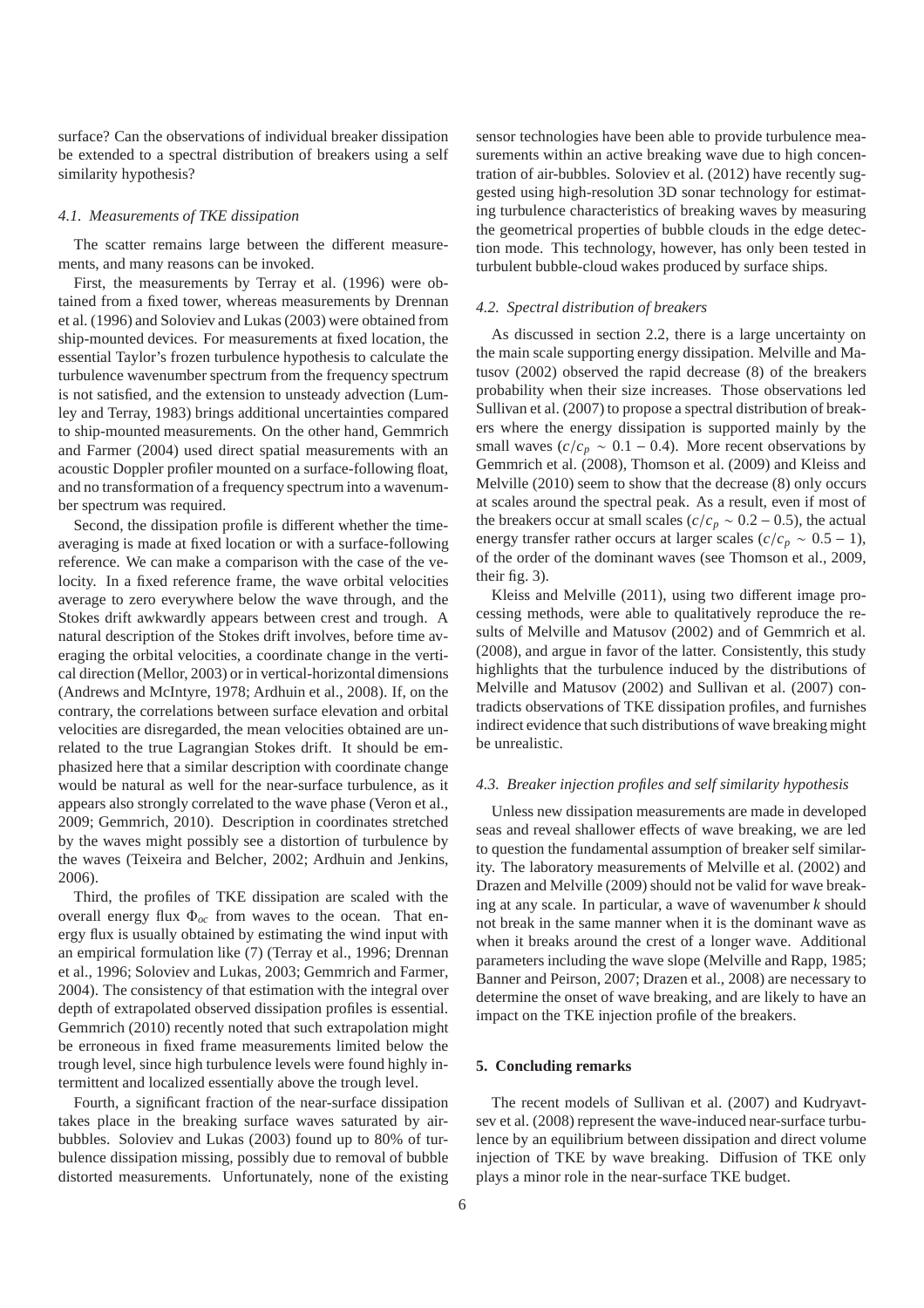In this study, we review those models in terms of available measurements of turbulence induced by single breakers in the laboratory, in terms of the observed spectral distribution of breakers in the ocean and in terms of the observed profiles of TKE dissipation in the ocean.

Good agreement was obtained by Kudryavtsev et al. (2008) with observations of TKE dissipation. We show here that this agreement is weakened with regards to two properties: First, their monochromatic breaker injects TKE two times deeper than the laboratory measurements of Melville et al. (2002) and Drazen and Melville (2009). Second, when wind-waves get developed, observations (e.g. Banner et al., 2000; Gemmrich et al., 2008) show that large waves at the spectral peak stop breaking, inducing a shift of the dissipation towards intermediate shorter waves.

On the other hand, the model of Sullivan et al. (2007) uses a realistic monochromatic breaker, and uses a spectral distribution in which only very small waves break. As a consequence, their TKE injection is far too shallow compared to observed dissipation profiles.

A complete and coherent description of the near-surface turbulence is thus still missing. This study might however help to foresee what the general picture will be in the near future. For young sea states, energy dissipation is likely carried by the dominant waves, leading to approximate agreement with TKE dissipation profiles previously observed. For developed waves, energy dissipation likely shifts towards intermediate shorter waves, but evidence of a shift of TKE dissipation towards shallower depth is still missing.

Should that shift in dissipation fail to be confirmed in future measurements, then it should be questioned whether another physical mechanism is missing to inject TKE much deeper for developed seas. Such mechanism could involve a revision of the breakers self-similarity hypothesis or a coupling between long unbreaking waves and short breaking waves.

*Acknowledgments.* Critical comments from V. Kudryavtsev were useful throughout the writing of this paper. Comments from the two anonymous reviewers were also useful to improve the presentation. N.R. acknowlegdes the financial support of CNRS/INSU and the help from M. Rouault at the University of Cape Town. This research would not have been finalized without the support of CNES and of the ANR through the RED-HOTS project.

#### **References**

- Agrawal, Y. C., Terray, E. A., Donelan, M. A., Hwang, P. A., Williams, A. J., Drennan, W., Kahma, K., Kitaigorodskii, S., 1992. Enhanced dissipation of kinetic energy beneath breaking waves. Nature 359, 219–220.
- Alford, M., 2003. Improved global maps and 54-years old history of wind-work on ocean inertial motions. Geophys. Res. Lett. 30 (8).
- Andrews, D. G., McIntyre, M. E., 1978. An exact theory of nonlinear waves on a Lagrangian-mean flow. J. Fluid Mech. 89, 609–646.
- Anis, A., Moum, J. N., 1995. Surface wave-turbulence interactions: Scaling  $\varepsilon(z)$  near the sea surface. J. Phys. Oceanogr. 25, 2025–2045.
- Ardhuin, F., Jenkins, A. D., 2006. On the interaction of surface waves and upper ocean turbulence. J. Phys. Oceanogr. 36 (3), 551–557.
- Ardhuin, F., Marié, L., Rascle, N., Forget, P., Roland, A., 2009. Observation and estimation of Lagrangian, Stokes and Eulerian currents induced by wind and waves at the sea surface. J. Phys. Oceanogr 39, 2820–2838.
- Ardhuin, F., Rascle, N., Belibassakis, K., 2008. Explicit wave-averaged primitive equations using a generalized lagrangian mean. Ocean Modelling 20 (1), 35–60.
- Ardhuin, F., Rogers, E., Babanin, A., Filipot, J., Magne, R., Roland, A., van der Westhuysen, A., Queffeulou, P., Lefevre, J., Aouf, L., et al., 2010. Semiempirical dissipation source functions for ocean waves. part i: Definition, calibration, and validation. Journal of Physical Oceanography 40 (9), 1917– 1941.
- Babanin, A., Haus, B., 2009. On the existence of water turbulence induced by nonbreaking surface waves. Journal of Physical Oceanography 39 (10), 2675–2679.
- Banner, M. L., Babanin, A. V., Young, I. R., 2000. Breaking probability for dominant waves on the sea surface. J. Phys. Oceanogr. 30, 3145–3160.
- URL http://ams.allenpress.com/archive/1520-0485/30/12/pdf/i1520-0485 Banner, M. L., Peirson, W. L., 2007. Wave breaking onset and strength for
- two-dimensional deep-water wave groups. J. Fluid Mech. 585, 93–115. Beyá, J., 2010. On the interaction of ocean waves and turbulence. Master's thesis, School of Civil and Environmental Engineering, University of New South Wales.

URL http://unsworks.unsw.edu.au/fapi/datastream/unsworks:9758/SOUF Craig, P. D., Banner, M. L., 1994. Modeling wave-enhanced turbulence in the

- ocean surface layer. J. Phys. Oceanogr. 24, 2546–2559. URL http://ams.allenpress.com/archive/1520-0485/24/12/pdf/i1520-0485
- Craik, A. D. D., Leibovich, S., 1976. A rational model for Langmuir circulations. J. Fluid Mech. 73, 401–426.
- Dai, D., Qiao, F., Sulisz, W., Han, L., Babanin, A., 2010. An experiment on the nonbreaking surface-wave-induced vertical mixing. Journal of Physical Oceanography 40 (9), 2180–2188.
- Donelan, M. A., 1998. Air-water exchange processes. In: Imberger, J. (Ed.), Physical Processes in Lakes and Oceans. American Geophysical Union, Washington, D.C., pages 18–36, iSBN 0-87590-268-5.
- Drazen, D., Melville, W., 2009. Turbulence and mixing in unsteady breaking surface waves. Journal of Fluid Mechanics 628, 85–119.
- Drazen, D. A., Melville, W. K., Lenain, L., 2008. Inertial scaling of dissipation in unsteady breaking waves. J. Fluid Mech. 611, 307–332.
- Drennan, W. M., Donelan, M. A., Terray, E. A., Katsaros, K. B., 1996. Oceanic turbulence dissipation measurements in SWADE. J. Phys. Oceanogr. 26, 808–815.
- Gemmrich, J., 2010. Strong Turbulence in the Wave Crest Region. Journal of Physical Oceanography 40 (3), 583–595.
- Gemmrich, J., Banner, M., Garrett, C., 2008. Spectrally resolved energy dissipation rate and momentum flux of breaking waves. Journal of Physical Oceanography 38 (6), 1296–1312.
- Gemmrich, J. R., Farmer, D. M., 2004. Near-surface turbulence in the presence of breaking waves. J. Phys. Oceanogr. 34, 1067–1086.
- Hara, T., Belcher, S. E., 2002. Wind forcing in the equilibrium range of windwave spectra. J. Fluid Mech. 470, 223–245.
- Harcourt, R., D'Asaro, E., 2008. Large-eddy simulation of langmuir turbulence in pure wind seas. Journal of Physical Oceanography 38 (7), 1542–1562.

Janssen, P. A. E. M., 2008. Progress in ocean wave forecasting. J. Comp. Phys. 227, 3572–3594.

- Kitaigorodskii, S. I., 1984. On the fluid dynamical theory of turbulent gas transfer across an air-sea interface in the presence of breaking wind waves. J. Phys. Oceanogr. 14, 960–972.
- Kleiss, J., Melville, W., 2010. Observations of wave breaking kinematics in fetch-limited seas. Journal of Physical Oceanography 40 (12), 2575–2604.
- Kleiss, J., Melville, W., 2011. The analysis of sea surface imagery for whitecap kinematics. Journal of Atmospheric and Oceanic Technology 28 (2), 219– 243.
- Kudryavtsev, V., Shrira, V., Dulov, V., Malinovsky, V., 2008. On the vertical structure of wind-driven sea currents. Journal of Physical Oceanography 38 (10), 2121–2144.
- Kudryavtsev, V. N., Makin, V. K., Chapron, B., 1999. Coupled sea surface– atmosphere model. 2. spectrum of short wind waves. J. Geophys. Res. 104, 7625–7639.
- Lumley, J. L., Terray, E. A., 1983. Kinematics of turbulence convected by a random wave field. J. Phys. Oceanogr. 13, 2000–2007.
- Makin, V. K., Kudryavtsev, V. N., 1999. Coupled sea surface–atmosphere model. 1. wind over wave coupling. J. Geophys. Res. 104 (C4), 7613–7623.
- Mellor, G., 2003. The three-dimensional current and surface wave equations. J. Phys. Oceanogr. 33, 1978–1989, corrigendum, vol. 35, p. 2304, 2005, see